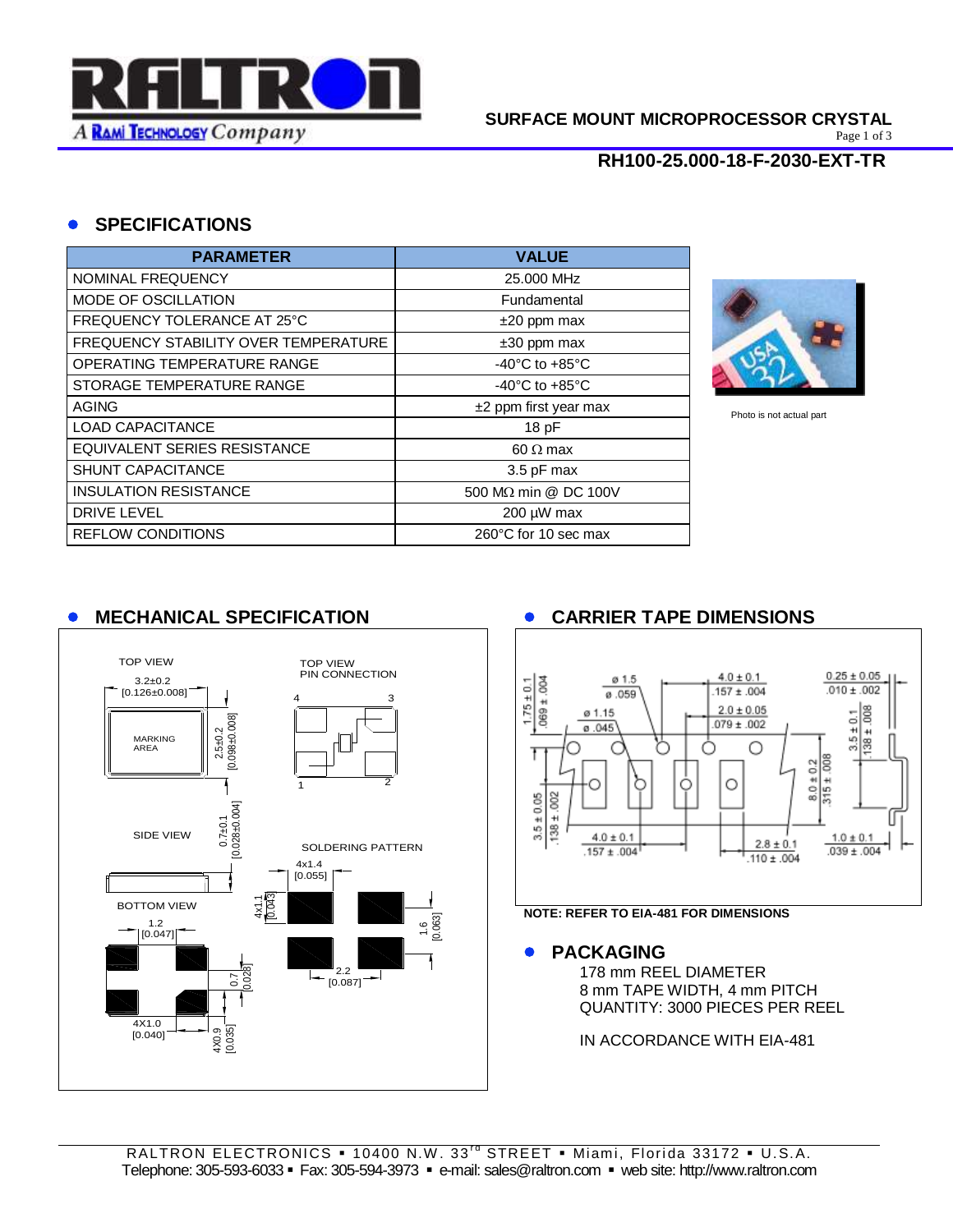

Page 2 of 3

## **RH100-25.000-18-F-2030-EXT-TR**

# **• REFLOW PROFILE**



| <b>Reflow profile</b>               |                   |                 |  |  |
|-------------------------------------|-------------------|-----------------|--|--|
| <b>Temperature Min Preheat</b>      | l smin            | $150^{\circ}$ C |  |  |
| <b>Temperature Max Preheat</b>      | SMAX              | $200^{\circ}$ C |  |  |
| Time $(T_{SMIN}$ to $T_{SMAX}$ )    | τs                | 60-180 sec.     |  |  |
| Temperature                         |                   | $217^{\circ}$ C |  |  |
| Peak Temperature                    | Tр                | $260^{\circ}$ C |  |  |
| Ramp-up rate                        | $R_{\text{UP}}$   | 3°C/sec max.    |  |  |
| Ramp-down rate                      | R <sub>DOWN</sub> | 6°C/sec max.    |  |  |
| Time within 5°C of Peak Temperature | tp                | $10$ sec.       |  |  |
| Time t[25°C] to Peak Temperature    | t[25°C] to Peak   | 480 sec.        |  |  |
| Time                                |                   | 60-150 sec.     |  |  |

## **ENVIRONMENTAL**

| <b>PARAMETER</b>                | <b>VALUE</b> |
|---------------------------------|--------------|
| MOISTURE SENSITIVITY LEVEL      |              |
| <b>RoHS</b>                     | Compliant    |
| <b>REACH SVHC</b>               | Compliant    |
| HALOGEN-FREE                    | Compliant    |
| <b>ESD CLASSIFICATION LEVEL</b> | N/A          |
| <b>TERMINATION FINISH</b>       | Au           |